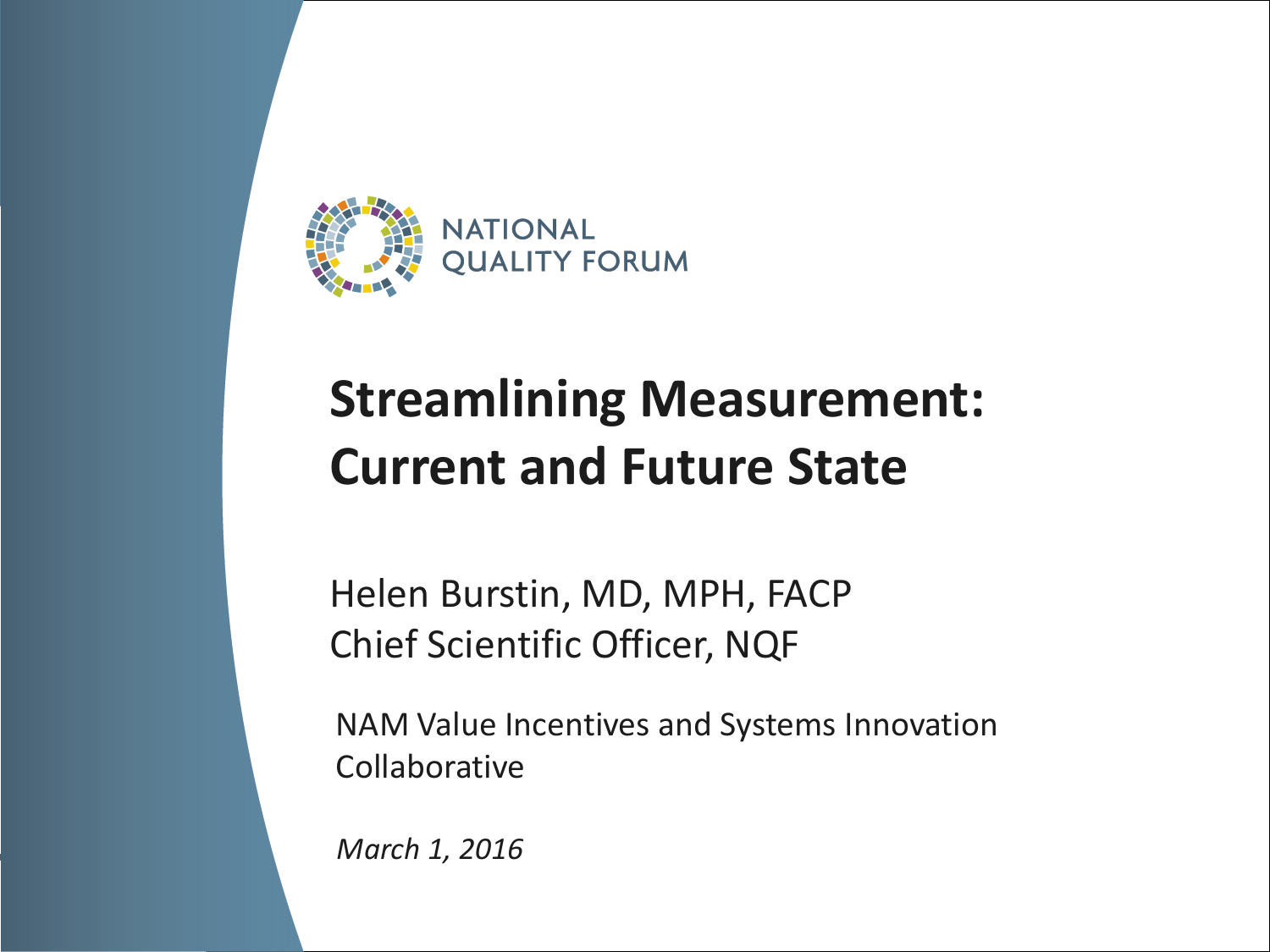## **The Goal of Measurement**

- 42 year old father of two young children presents to an emergency department after "falling out" without any warning. He had a normal EKG and was told to follow-up with his primary care doctor.
- Two days later, he had another episode without warning and his wife found him as he was "coming around." He did not seek care.
- One week later, he comes in for his primary care visit. He was very frightened. He had no idea what was happening.

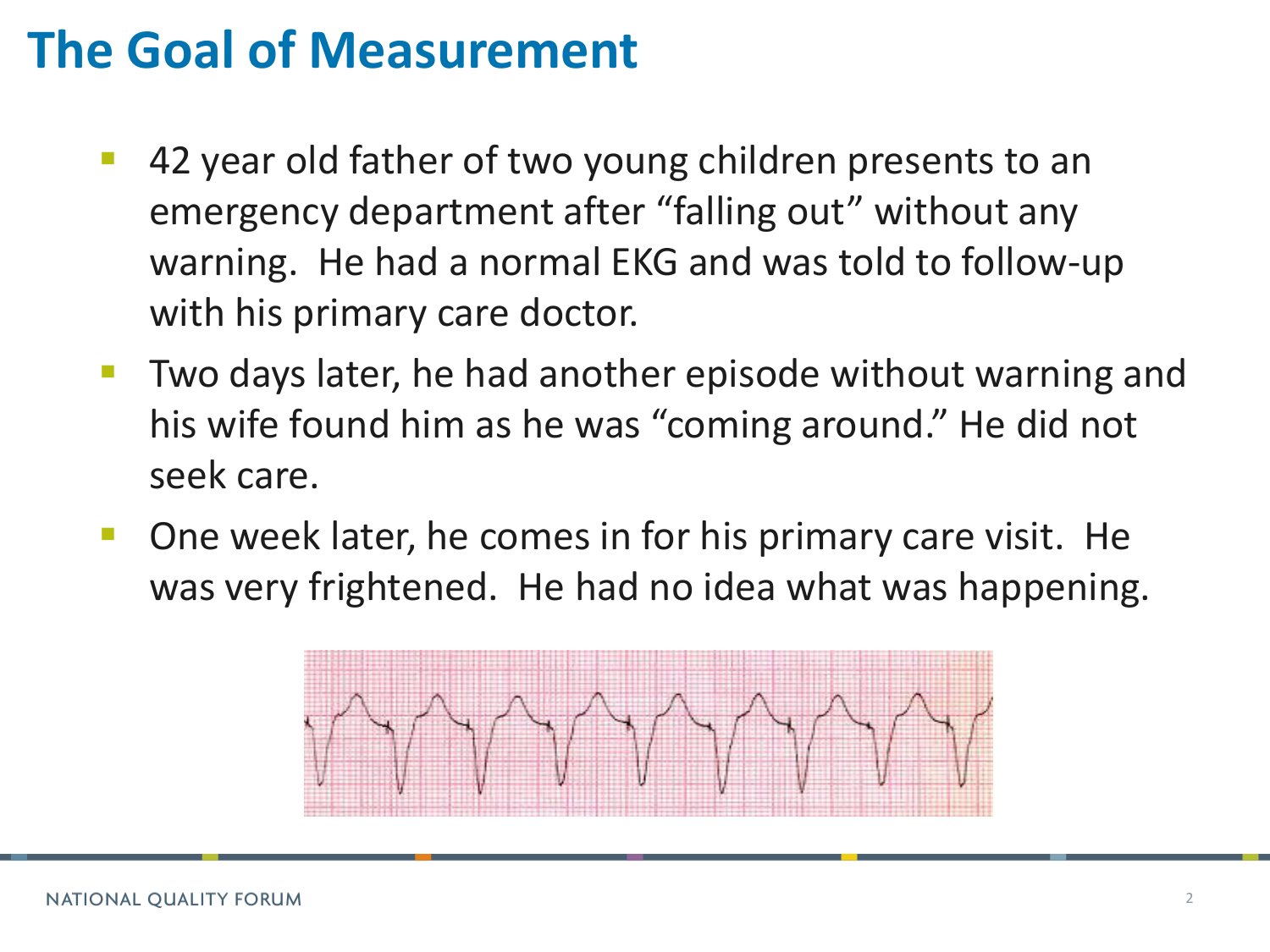## **National Quality Strategy**

#### **Better Care**

**Healthier People, Healthier Communities** 

**Smarter Spending** 

#### **PRIORITIES**

Make care safer by reducing harm caused in the delivery of care.

Strengthen person and family engagement as partners in care.

Promote effective communication and coordination of care.

Promote effective prevention and treatment of chronic disease.

Work with communities to promote best practices of healthy living.

Make care affordable.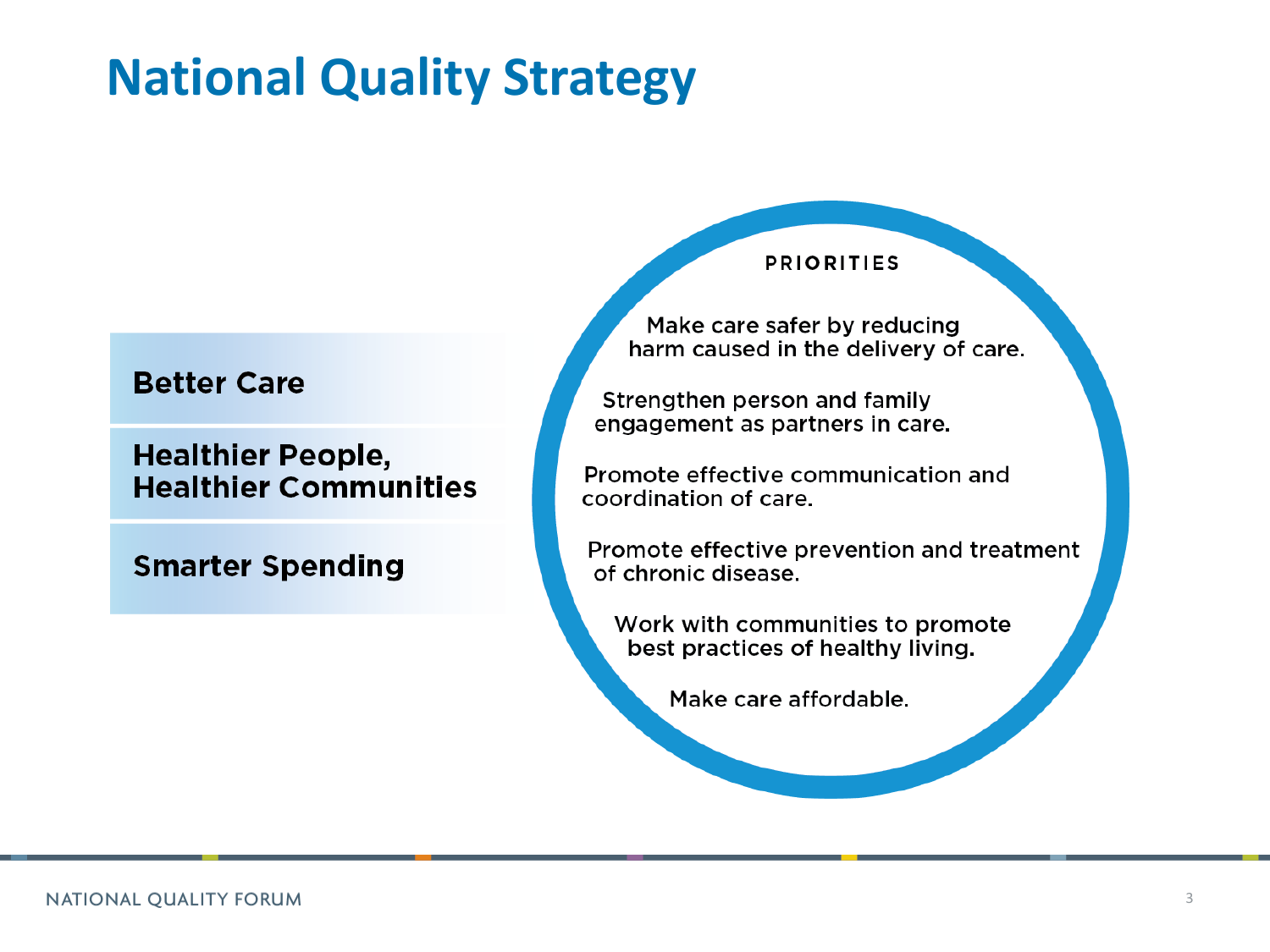

- Life expectancy
- Well being
- Overweight and obesity
- Addiction behavior
- Unintended pregnancy
- Healthy communities
- Preventive services
- Care access
- Patient safety
- **Evidence based care**
- Care match with patient goals
- Personal spending burden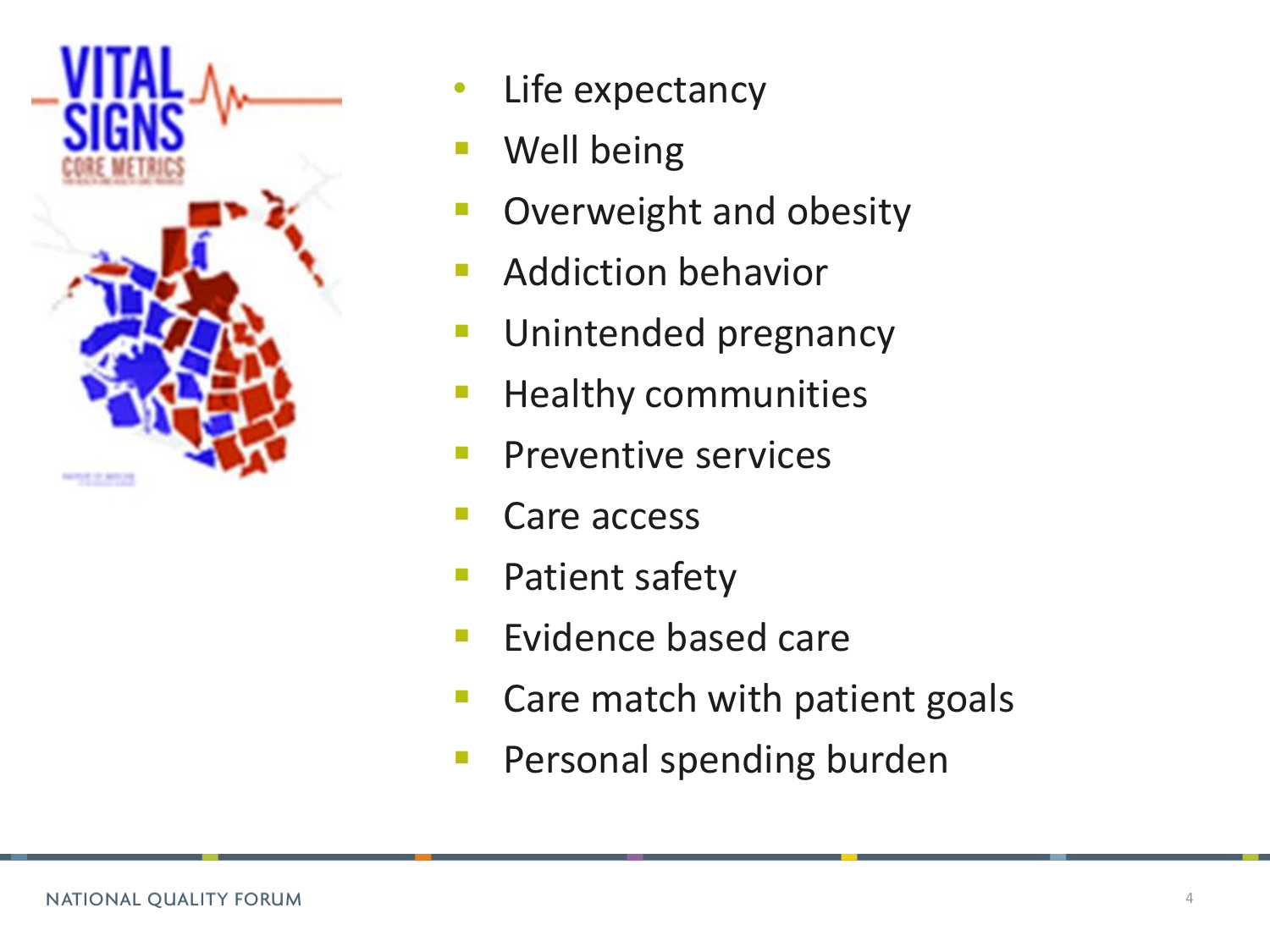## **Streamlining Measurement**

- **Neasure when and where it is most appropriate**
- **E** Remove measures that don't add value to focus on measures more meaningful to patients, payers and providers
- Need to assess burden and benefits of measurement lack effective feedback on measurement
- **Challenge of emerging data sources (e.g., registries,** EHRs, personal devices, social determinants)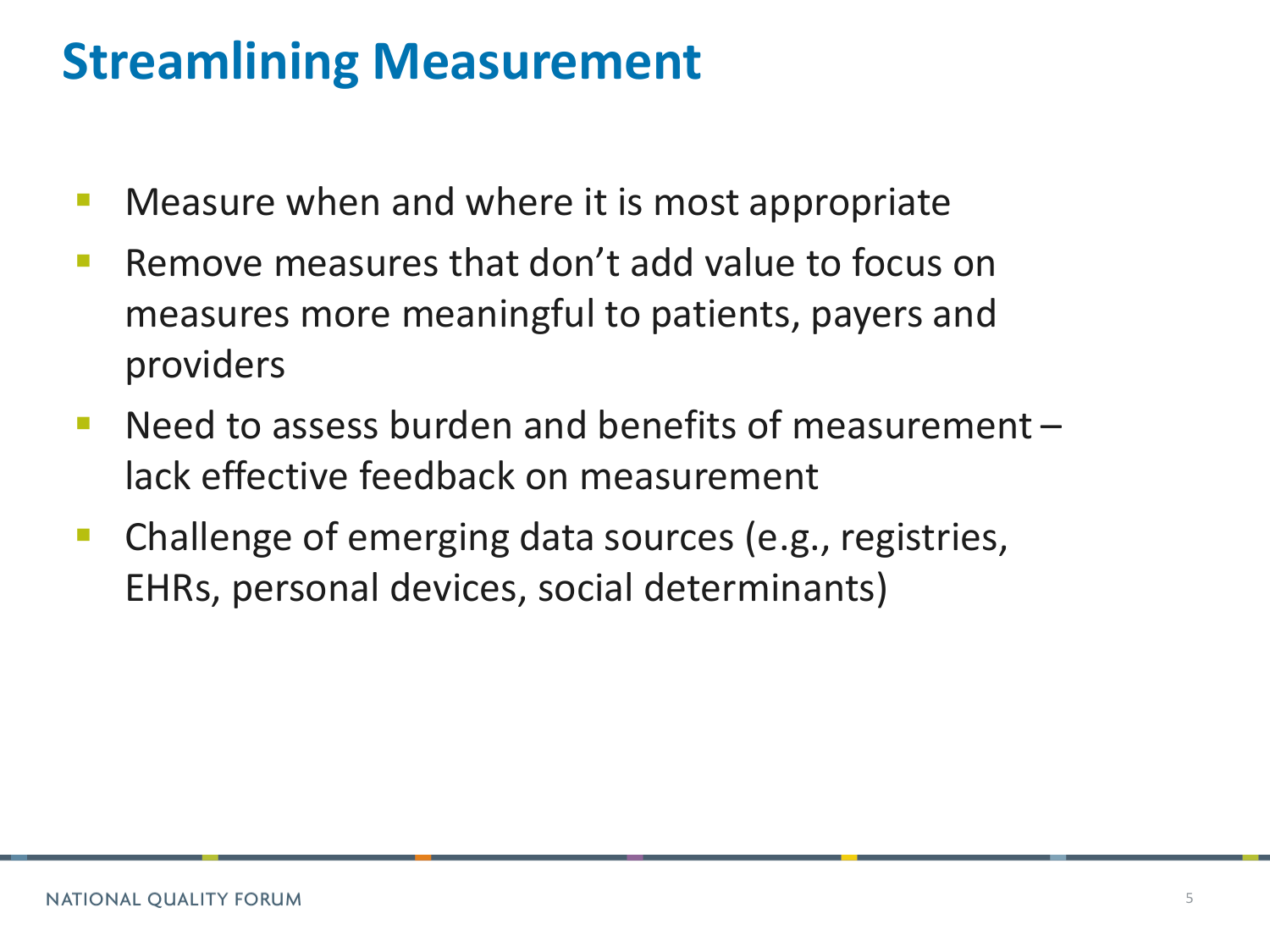## **Challenge: Reducing Variation**

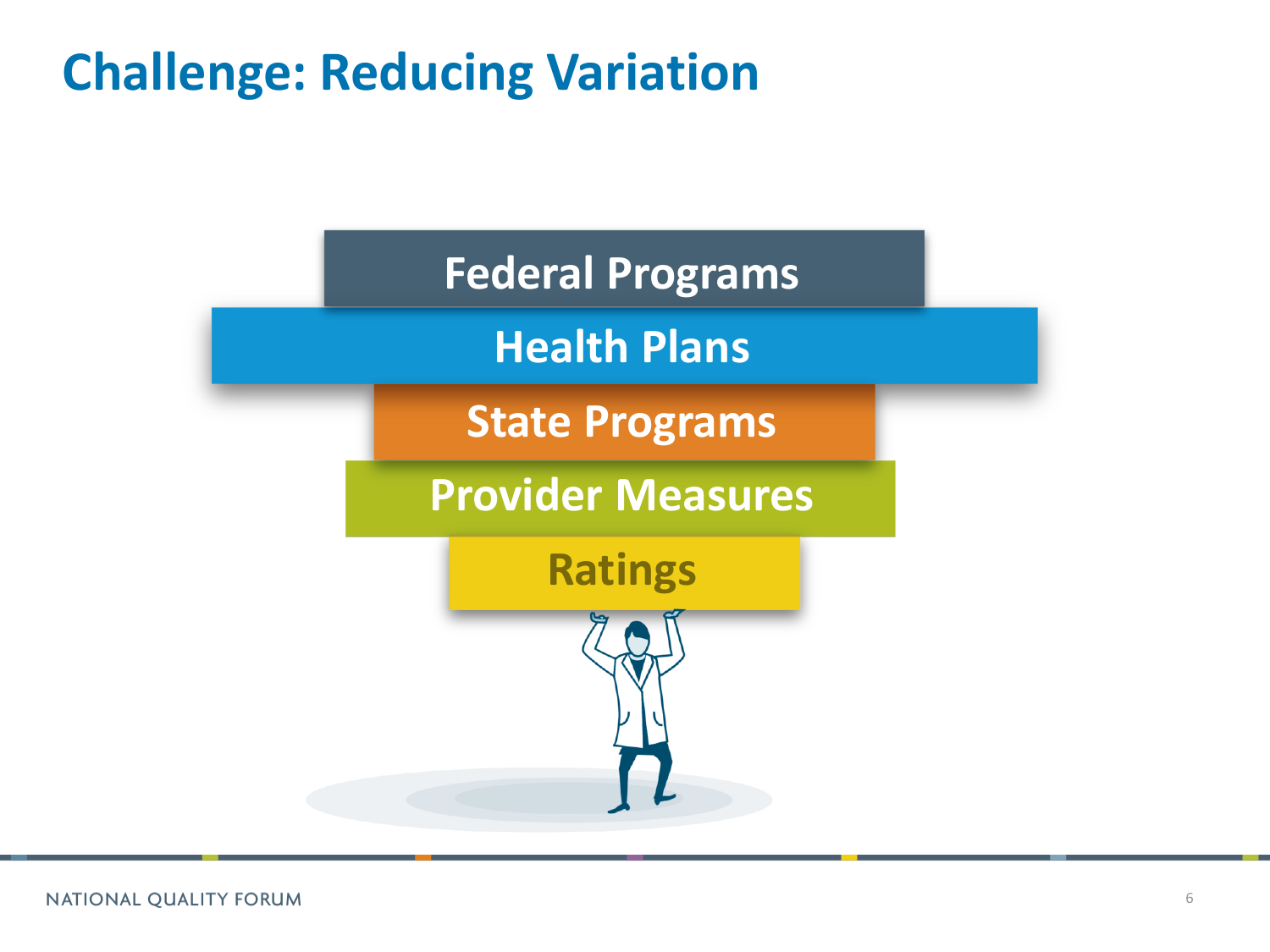### **Understanding Variation: Role of States**

- Bailit analysis for Buying Value (2013)
	- 25 states: 1367 measures identified across 48 measure sets; 509 distinct measures
	- □ Only 20% of all measures were used by more than one program
- Causes of variation: New NQF variation project
	- Unintentional variation (e.g., changes to existing measures)
	- □ Homegrown measures
	- Inadequate data sources for measure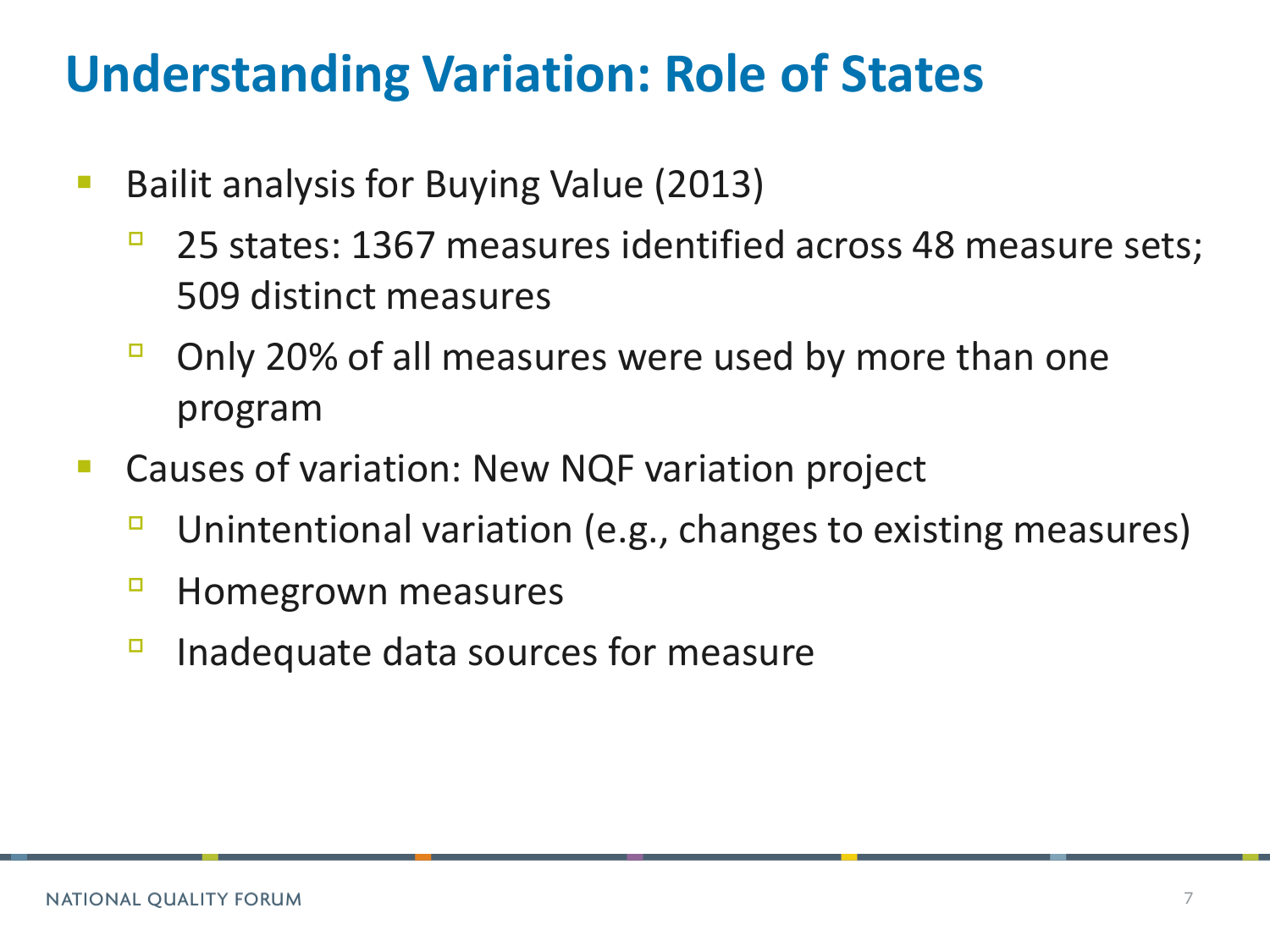## **Getting to Measurement that Matters**

- Streamline measurement eliminate duplicative measures
- Address underlying measurement science issues (e.g., risk adjustment, variation, attribution)
- Drive toward patient-centered outcome measures
- Fill prioritized measurement gaps
- Consider unintended consequences of measurement
- Address disparities in all we do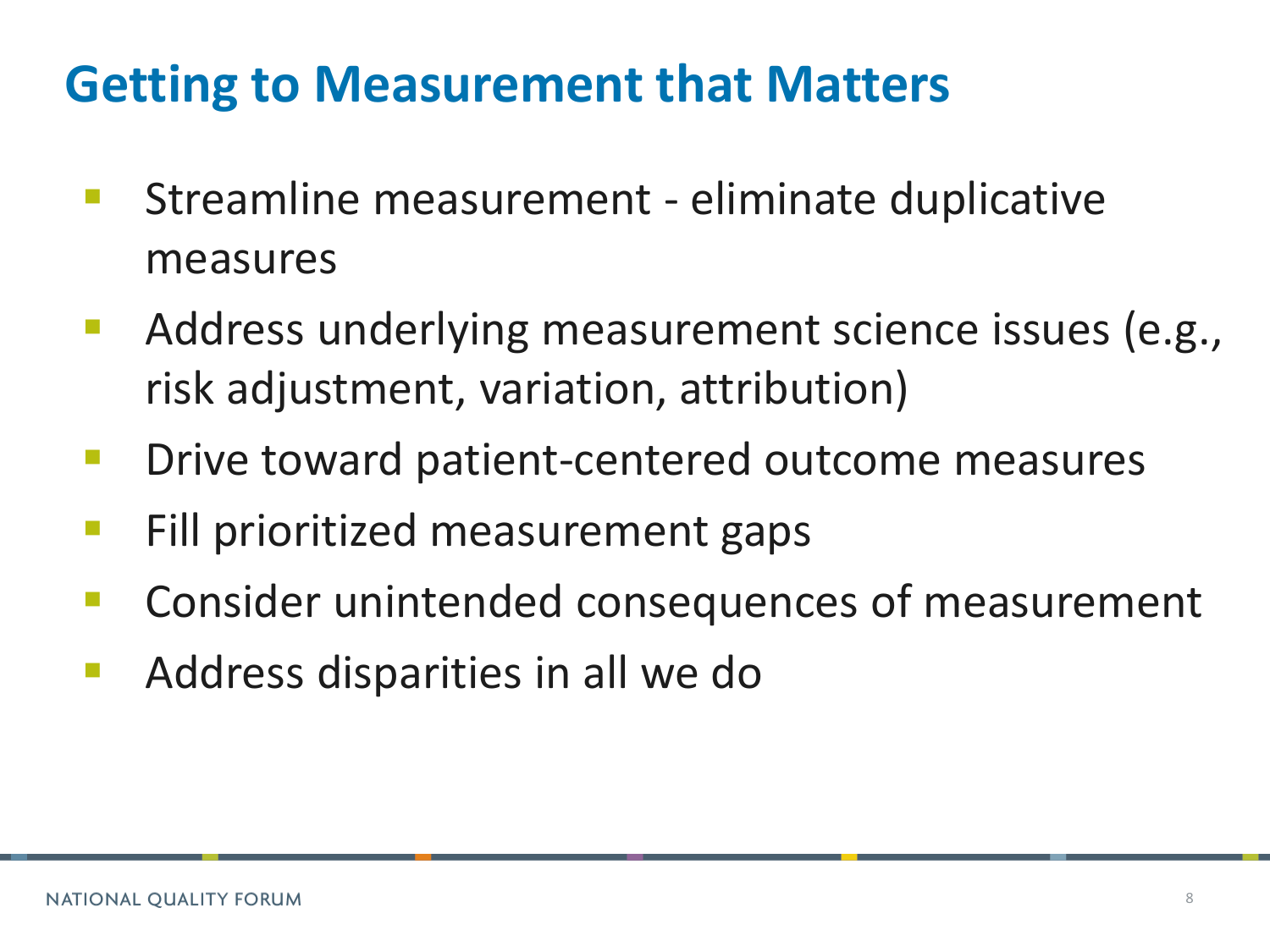## **Future State of Measurement**



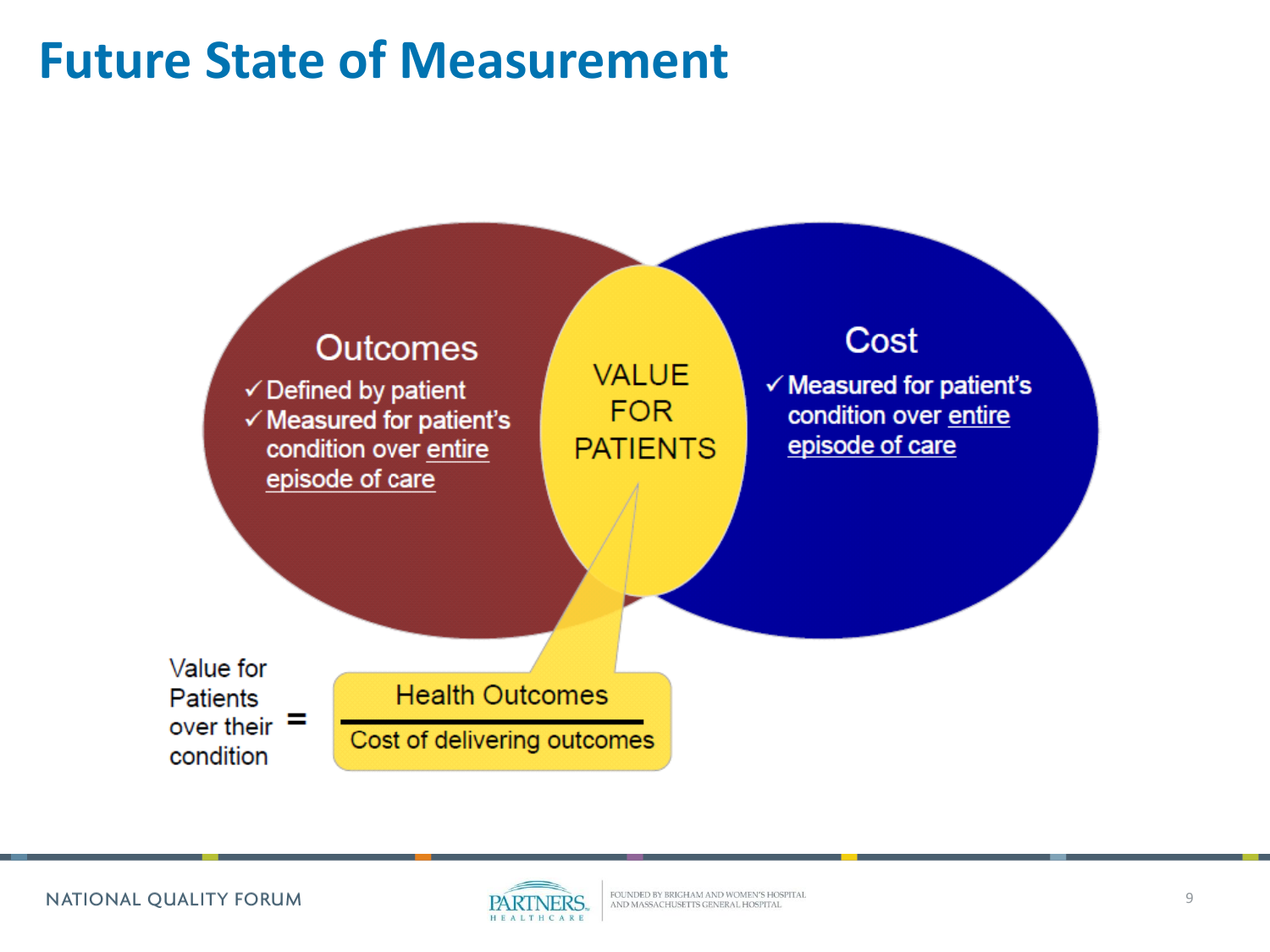### **Patient Focused Episodes**

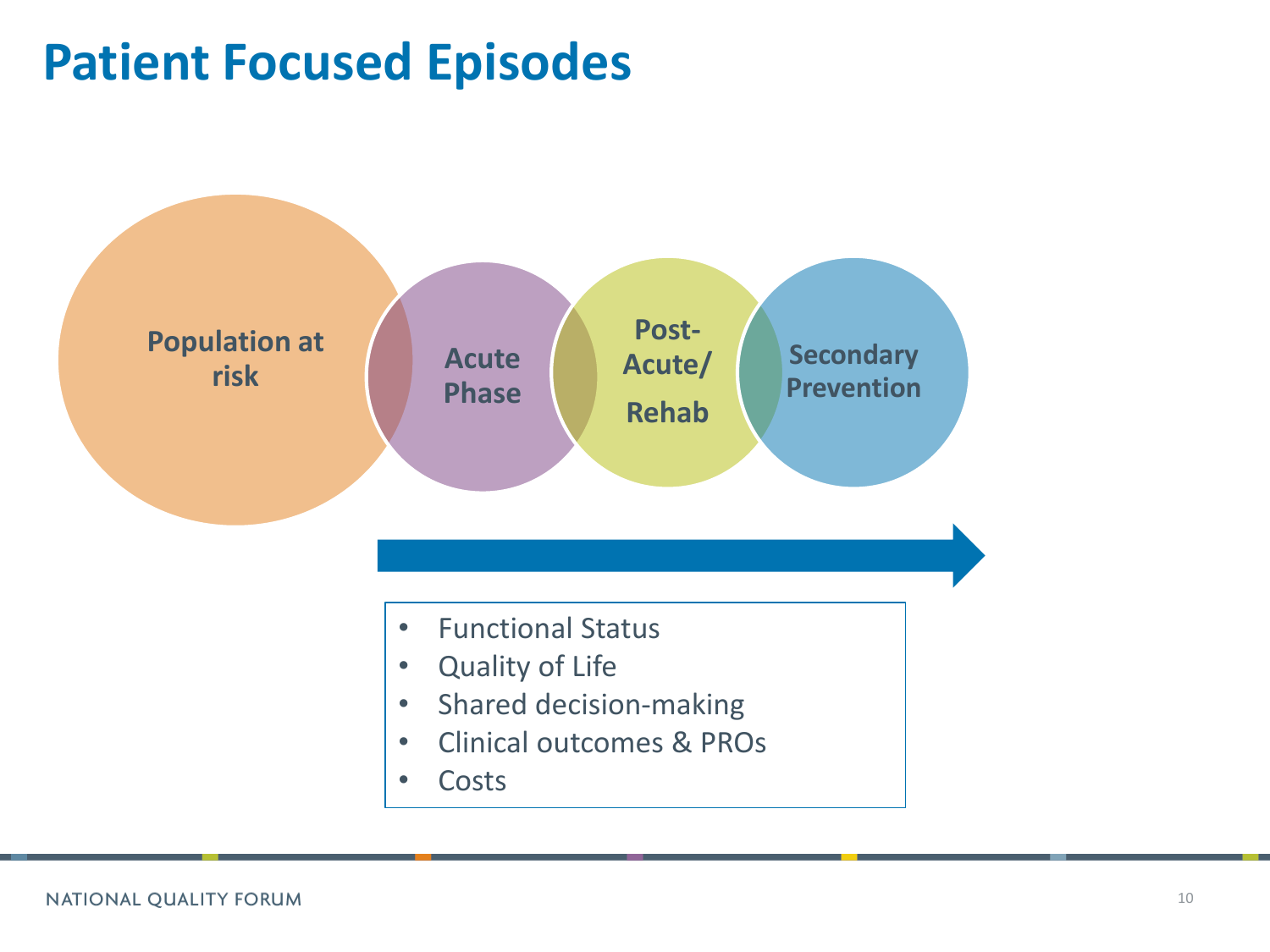#### **NQF Measure Incubator:**

#### Getting to quality measures that matter

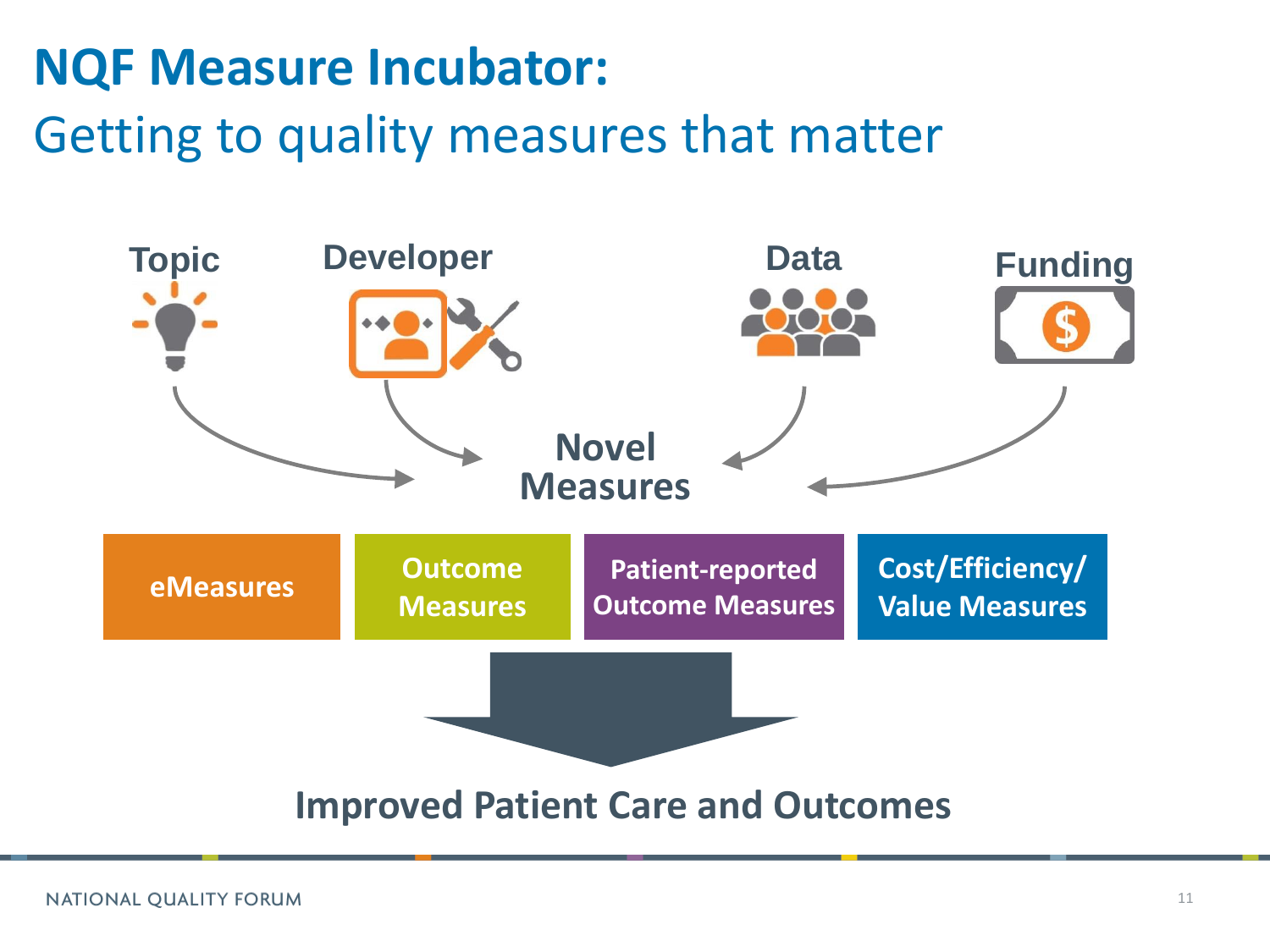# **Purpose of Measurement:**  Improve Healthcare Quality

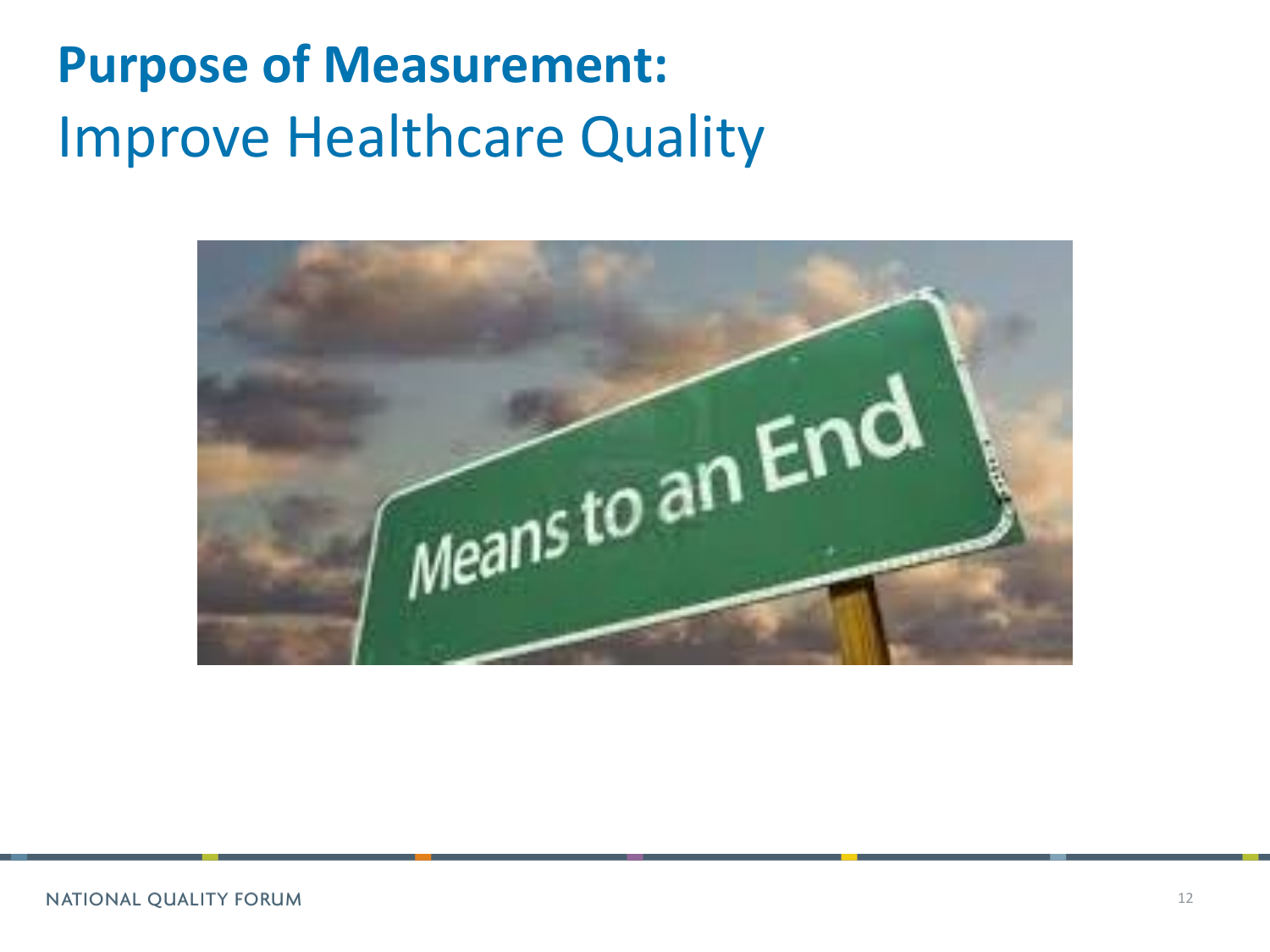**Measurement Imperative** 

## **Not everything that counts can be counted, and not everything that can be counted counts**

F

*~Albert Einstein*



**But…..**

## **You can't improve what you don't measure**

*~ W. Edwards Deming*